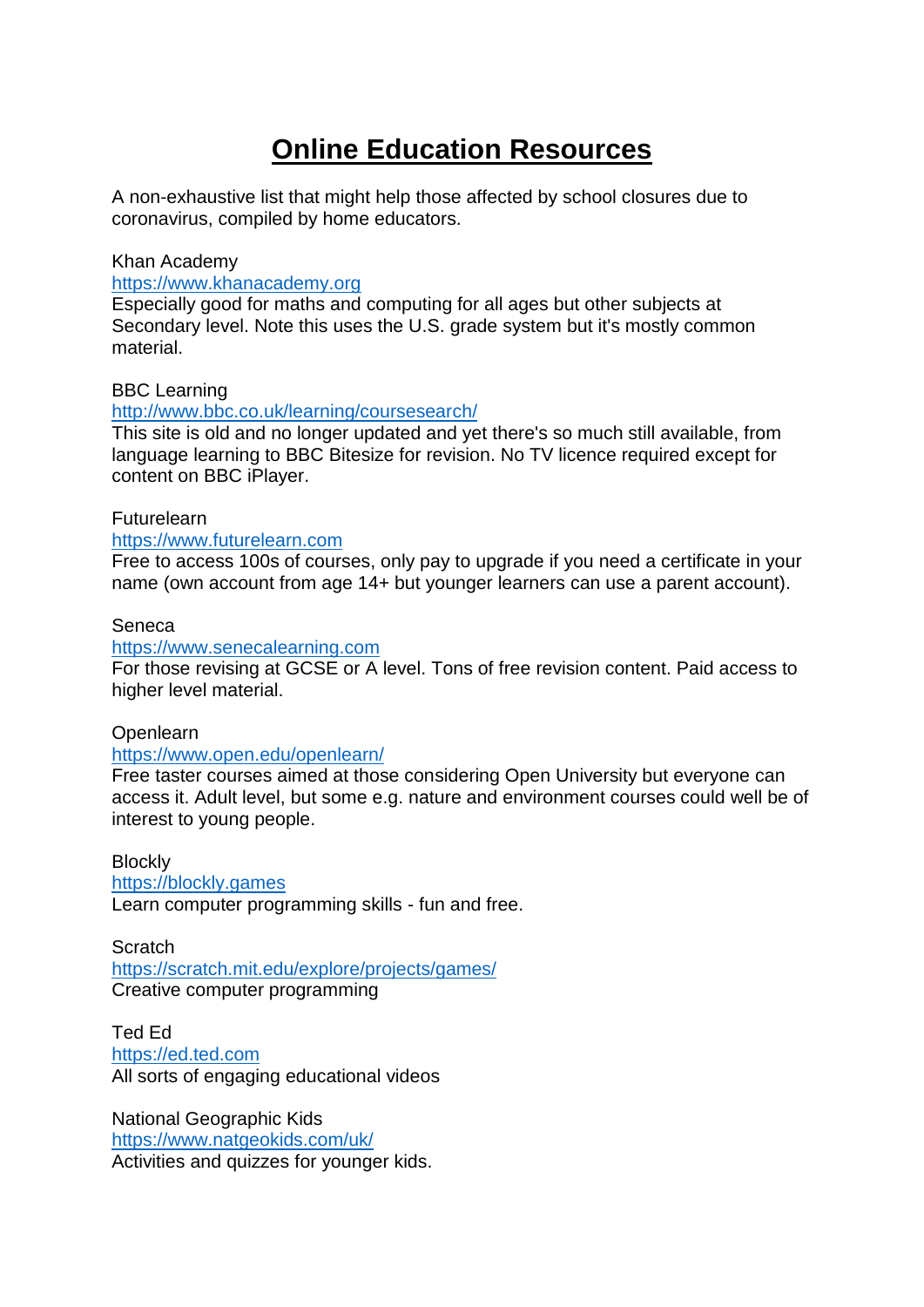Duolingo [https://www.duolingo.com](https://www.duolingo.com/) Learn languages for free. Web or app.

Mystery Science [https://mysteryscience.com](https://mysteryscience.com/) Free science lessons

The Kids Should See This [https://thekidshouldseethis.com](https://thekidshouldseethis.com/) Wide range of cool educational videos

Crash Course [https://thecrashcourse.com](https://thecrashcourse.com/) You Tube videos on many subjects

Crash Course Kids <https://m.youtube.com/user/crashcoursekids> As above for a younger audience

Crest Awards [https://www.crestawards.org](https://www.crestawards.org/) Science awards you can complete from home.

iDEA Awards [https://idea.org.uk](https://idea.org.uk/) Digital enterprise award scheme you can complete online.

Paw Print Badges [https://www.pawprintbadges.co.uk](https://www.pawprintbadges.co.uk/)

Free challenge packs and other downloads. Many activities can be completed indoors. Badges cost but are optional.

**Tinkercad** [https://www.tinkercad.com](https://www.tinkercad.com/) All kinds of making.

Prodigy Maths [https://www.prodigygame.com](https://www.prodigygame.com/) Is in U.S. grades, but good for UK Primary age.

Cbeebies Radio <https://www.bbc.co.uk/cbeebies/radio> Listening activities for the younger ones.

Nature Detectives <https://naturedetectives.woodlandtrust.org.uk/naturedetectives/> A lot of these can be done in a garden, or if you can get to a remote forest location!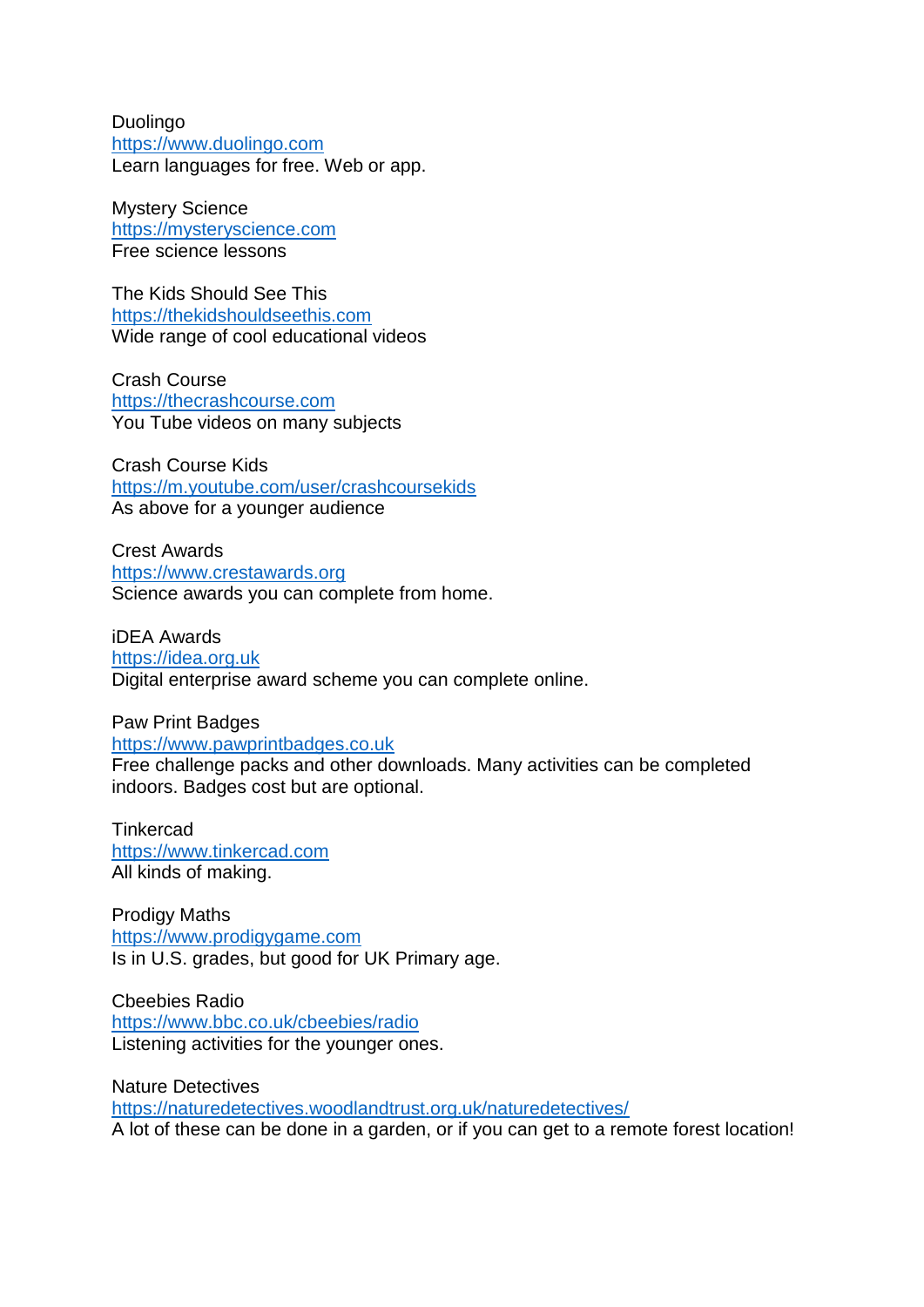British Council <https://www.britishcouncil.org/school-resources/find> Resources for English language learning

Oxford Owl for Home <https://www.oxfordowl.co.uk/for-home/> Lots of free resources for Primary age

Big History Project <https://www.bighistoryproject.com/home> Aimed at Secondary age. Multi disciplinary activities.

Geography Games <https://world-geography-games.com/world.html> Geography gaming!

Blue Peter Badges <https://www.bbc.co.uk/cbbc/joinin/about-blue-peter-badges> If you have a stamp and a nearby post box.

The Artful Parent <https://www.facebook.com/artfulparent/> Good, free art activities

Red Ted Art [https://www.redtedart.com](https://www.redtedart.com/) Easy arts and crafts for little ones

The Imagination Tree [https://theimaginationtree.com](https://theimaginationtree.com/) Creative art and craft activities for the very youngest.

Toy Theatre <https://toytheater.com/> Educational online games

DK Find Out [https://www.dkfindout.com/uk/?fbclid=IwAR2wJdpSJSeITf4do6aPhff8A3tAktnmpaxq](https://www.dkfindout.com/uk/?fbclid=IwAR2wJdpSJSeITf4do6aPhff8A3tAktnmpaxqZbkgudD49l71ep8-sjXmrac) [ZbkgudD49l71ep8-sjXmrac](https://www.dkfindout.com/uk/?fbclid=IwAR2wJdpSJSeITf4do6aPhff8A3tAktnmpaxqZbkgudD49l71ep8-sjXmrac) Activities and quizzes

**Twinkl** 

[https://www.twinkl.co.uk](https://www.twinkl.co.uk/)

This is more for printouts, and usually at a fee, but they are offering a month of free access to parents in the event of school closures.

To support you during this period, Twinkl is offering every teacher in England access to all Twinkl resources with a One Month Ultimate Membership, totally free of charge. We're also extending this to every parent and carer in your school so your pupils can still have access to high-quality learning during any periods of disruption.